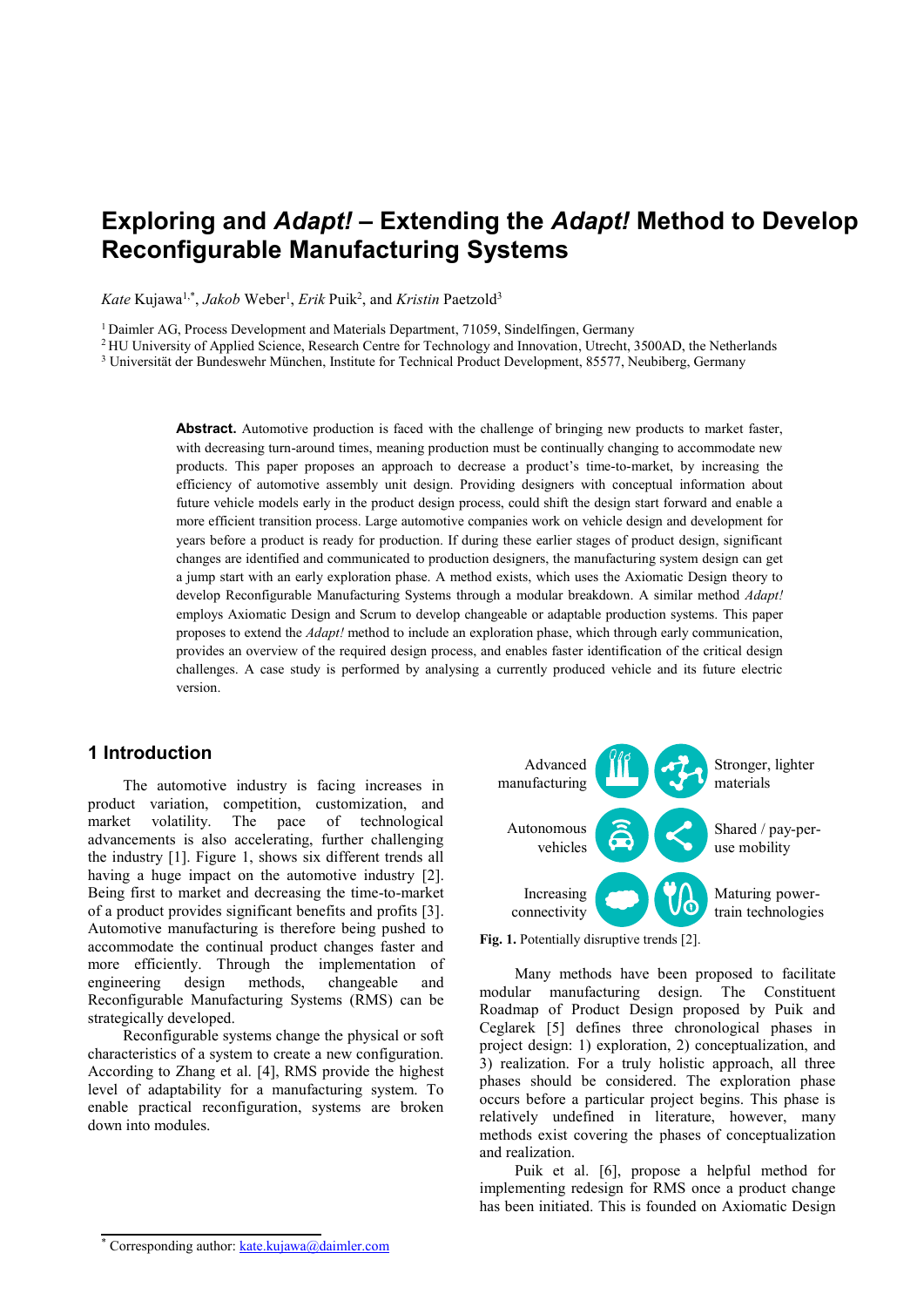(AD) and offers clarity on project progression during design conception.

The method *Adapt!* has been proposed by Stäbler et al. [7] to capture the process of methodically designing and developing a changeable production unit based on. *Adapt!* combines a holistic evaluation process, with AD and the agile project management method Scrum to create a modern technology design process [8].

This paper proposes a novel expansion of the *Adapt!* method to include an exploration phase using an indexing method to bridge the gap. The aim is to provide a holistic approach to improve final assembly design and development through product-assembly pairing, communication, indexing and *Adapt!.* The proposed method is an amalgamation and extension of existing methods to cover the three phases of exploration, conceptualization and realization.

### **2 Previous Work**

### **2.1 Product, Assembly, and Modularity, - in theory**

Both the product, in this case a passenger car, and its assembly process have their own architecture. Two typical architectural structures are integral and modular [9, 10]. Integral architecture refers to a product or process whose subsystems have multiple functions, are dependent on one another, and whose direct interaction is not clearly defined. If one subsystem is changed, the entire product may be affected.

Modular architecture on the other hand, is defined by the product being separated into defined subsystems each with one or a few functional elements whose interfaces are defined. In a modular system, an element can be changed, while the rest of the subsystems maintain their functionality [9-11]. Modularity is not constrained to physical products. Processes, activities and components may also have a modular form [12]. Automotive assembly may therefore, also be modular.

Process modularity, refers to the different production processes being independent of each other. If individual production modules can be changed independently of each other, without impacting the assembly system, it can be considered a RMS.

RMSs are defined by Koren [13] as systems designed for changes in both software and hardware components to enable adjustments in production. It is therefore technologically essential that these systems are composed of a modular architecture. RMS offer scalability, an adjustable machine structure, and customized flexibility. Much research exists on the topic of RMS and it is considered by many to be the future of manufacturing systems [14].

Alone a modular product or modular production are useful, however an ideal system would have a modular product and corresponding modular assembly. Figure 2 shows an ideal product and assembly set up where all product and process modules are independent [15]. In a completely modular system, when the product design changes, the design and development necessary to

adopt the change into production is narrowed to the affected module. Once this change is set in place, the design and development of the new process commences. Everything is independent and the entire system does not need to be considered.



Fig. 2. Ideal modular product and assembly, after [15]

#### **2.2 Product, Assembly, and Modularity, - in practice**

In reality, nothing is ideal. As Ulrich [9] explains, nothing is one hundred percent modular or integral, but somewhere in between. The literature on passenger car architecture is mixed, some argue that the existing architecture is integral, however, others see it as modular. However, according to Ulrich, it is only a matter of the degree of modularity. Much research exists on dividing passenger cars into modules and different degrees of modularisation are found in industry [10, 12].

Most literature on process modularity for automotive manufacturing subdivides modules based on supplier-manufacturer relations. Most large automotive manufacturers have a wide array of suppliers providing smaller modules for the vehicles. An example would be a passenger seat; the seats are built from many smaller parts assembled together at a supplier's factory, the completed seat is brought to the large automotive plant where it is assembled in the vehicle. Some use the supplier parts as a way to identify modules, which are incorporated in the final assembly [4, 11, 16, 17]. This paper focuses only on assembly processes completed during assembly at the final vehicle-manufacturing plant. Modular assembly processes exist, however not on the scale of a full-vehicle [12, 15].

### **2.3** *Adapt!*

*Adapt!* is a design and development method tested and developed in the automotive industry in Germany [7, 8]. The approach enables a user-friendly design of changeable production units. The method combines a life-cycle with integrated change or re-design phases with AD.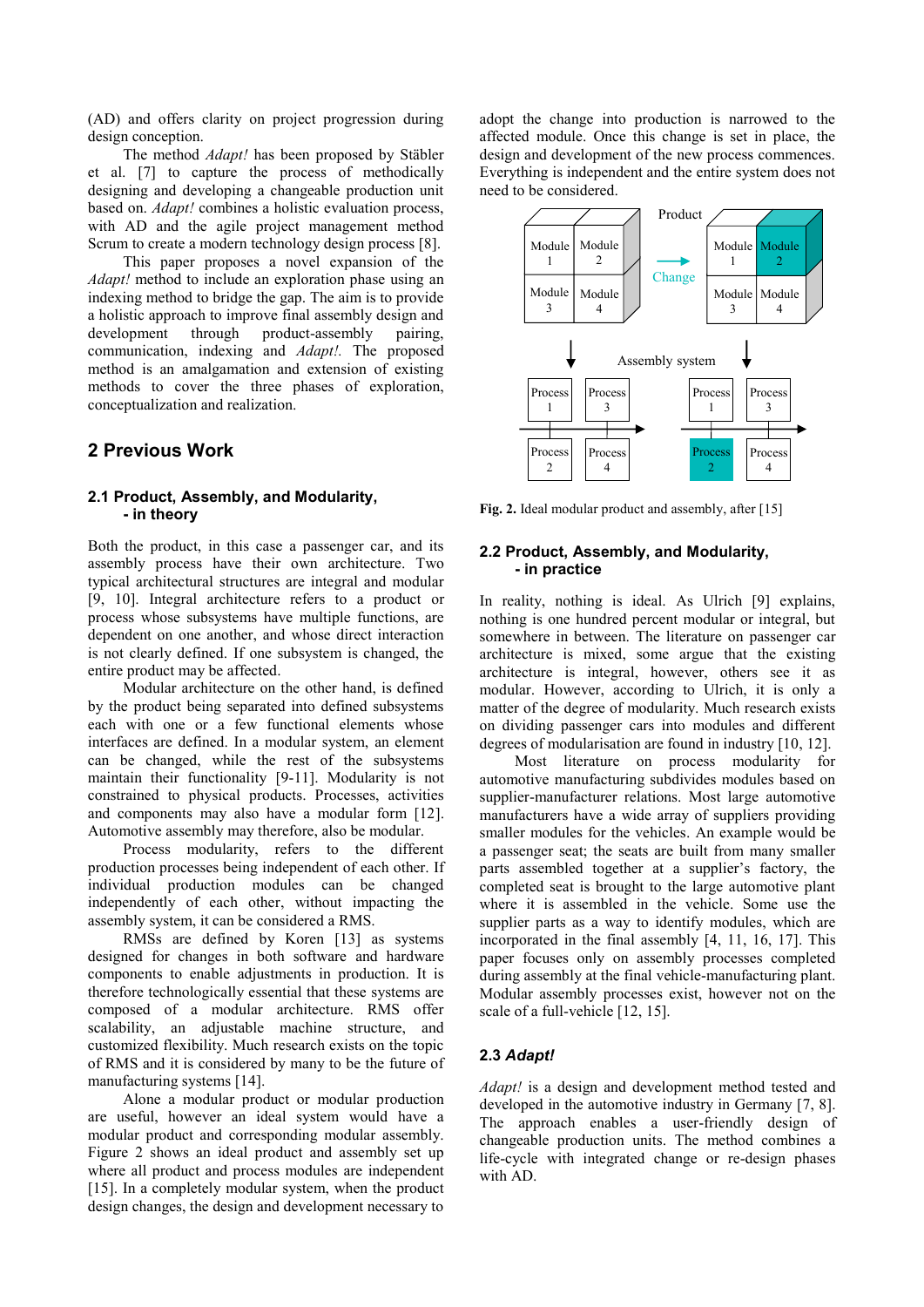#### *2.3.1 Axiomatic Design*

AD, a design theory proposed by Suh, provides a scientific basis for the design process using rational and logical processes. The design process uses four domains and two axioms to map out the requirements and solutions of a design [18, 19].

The four domains are customer, functional, physical and process. Customer requirements or attributes (CA) are gathered into the first domain, then converted into functional requirements (FR) in the functional domain. The mapping process commences through the answering of the questions "What do we want to achieve?" and "How do we achieve it?".

The second question leads to the design parameter (DP) in the physical domain. Through the repetition of these questions, the FRs are continually broken down until fully decomposed. The next step involves identifying process variables (PV) in the process domain.

The two axioms are the *Independence Axiom*, and *Information Axiom.* The *Independence Axiom*, as the name suggests, states that an optimal design guarantees the independence of all FR. The *Information Axiom*, focuses on reducing the information content of a design. In this context, the information context is related to the complexity of the proposed solution. [18, 19]

The *Adapt!* method uses a modification of AD and does not consider the second axiom. Further, *Adapt!* uses a color-coding system to link the FRs, DPs and CAs, with the department responsible for the requirement [20]. This colour coding helps clarify discussion and communication between the responsible departments, something often complicated in large companies with potentially complex organizational structures. Once the design task has been decomposed using AD, the development takes place using the framework scrum.

#### *2.3.2 Scrum*

Scrum is a framework for managing the development of complex products [21]. The framework outlines the project team, organisation, planning, communication, and breaks down the project time-line into fixed one month Sprints. Each sprint has specific goals and tasks to be carried out during the time period. The consistency and agility of the framework helps monitor progress and enables early response to unforeseen challenges. Scrum uses a product backlog, a list consisting of all product requirements which are divided throughout the sprints. *Adapt!* takes the results of AD as work tasks to fill the product backlog.

In summary, *Adapt!* uses AD to decompose the customer requirements into a detailed hierarchical tree of DP, and FR. These detailed elements are then used as tasks, allowing an agile Scrum team to continue the product development in a complex environment.

### **2.4 Indexing**

When change is needed in a modular assembly process, the question arises, "Which modules need to be changed, and by how much?". Some modules may be able to remain the same, while others may need to be completely redesigned. Puik et al. [6] have proposed a method to index the modules based on axiomatic independence. Figure 3 shows the stages of the design progress. By indexing, or sorting, the modules into these phases, the design effort can be estimated.

| Axiomatic<br>Context       | No spe-<br>cificatin l<br>no hie-<br>rarchy | ation<br>some hi-l<br>erarchy | Specific   Full hi-<br>erarchy<br>some<br>matrix | All<br>matrix<br>elem-<br>ents    | Fully<br>decou-<br>pled no<br>testing       | Indep-<br>endent<br>at sub-<br>level | Indep-<br>endent<br>at all<br>levels | Funct-<br>ional<br>System             |
|----------------------------|---------------------------------------------|-------------------------------|--------------------------------------------------|-----------------------------------|---------------------------------------------|--------------------------------------|--------------------------------------|---------------------------------------|
|                            |                                             | 6                             |                                                  |                                   |                                             |                                      |                                      | $\Omega$                              |
| Manufactur-<br>ing Context | No<br>clear<br>goal<br>yet                  | Clear<br>goal                 | Machine<br>layout<br>determ-<br>ined             | Clear<br>module<br>definiti<br>on | Hard $\&$  <br>software<br>realisat-<br>ion | Working  Working <br>module          | cell<br>FAT&<br><b>SAT</b>           | High<br>vield,<br>accepta<br>ble cost |

**Fig. 3.** Steps of RMS development [9]

In Figure 3 the phases are described in the context of AD and their mirrored position in a manufacturing context. By aligning these phases, the manufacturing development progression and AD progress can be easily understood and applied.

The seven stages have been recently simplified by Puik et al. [14], and consolidated into only three phases of reconfiguration. The three phases are described in Table 1.

**Table 1.** Simple classification of reconfiguration schemes [9].

| Phase  | <b>Description</b>                                                                                                                                                                 |  |  |  |  |
|--------|------------------------------------------------------------------------------------------------------------------------------------------------------------------------------------|--|--|--|--|
| Repeat | Modules have been previously applied and<br>documented, and the use case lies within a specified<br>operating window. Module must only be tested to<br>be at production level.     |  |  |  |  |
| Adapt  | Modules have been previously applied and<br>documented, however the use case is outside the<br>specified operating window. Module development<br>is required to ensure the design. |  |  |  |  |
| Expand | Module does not exist und must be fully developed.                                                                                                                                 |  |  |  |  |

The simplification to three phases reduces the laborious effort needed to make accurate judgements for a large number of modules. This method ensures an effective assessment of the reconfiguration work needed. Having the design progress organised aids in planning, and enables an indication of the required resources and development ahead.

### **2.5 Design Process**

Puik and Ceglarek propose three phases of the design process, exploration, conceptualisation and realisation. The exploration phase is where the project is defined. In this phase, the status of the project, parts and systems are unknown. The second phase, conceptualise, is where AD takes place. This phase poses to verify the concept and decouple the design matrices. At the end of this phase, the Independence Axiom is satisfied. The third and final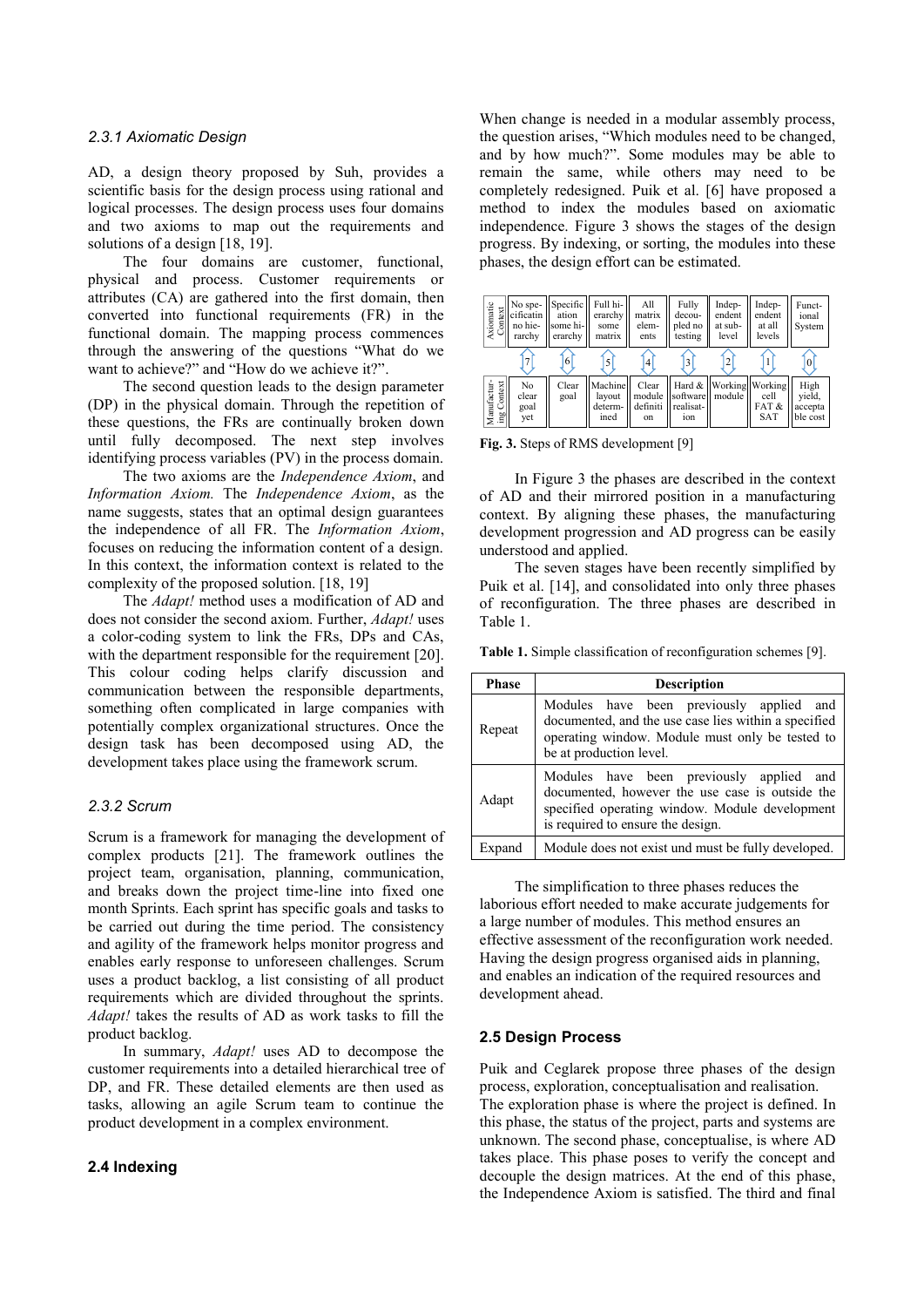phase is realisation, or robustness. This phase is completed with a satisfied Information Axiom [5- 7].

The main contributions to this paper are the *Adapt!* method and indexing approach. The *Adapt!* method fulfills the final two phases of the design process. The conceptual phase is represented by AD, and Scrum represents the realisation phase. The indexing method is used in between the first two phases, to help clarify the remaining redesign process and clarify what is yet to be done.

This paper proposes to extend *Adapt!* to include an exploration phase at the front end of the design process, and uses the indexing process as the link tying the exploration and conceptual phases together.

### **3 Proposed Approach**

This paper proposes a holistic approach to improve automotive final assembly design and development through product-assembly module pairing, indexing, and *Adapt* with a focus on product-assembly module interaction in automotive manufacturing. The entire method is shown in Figure 4.

#### Part 1. Modular Communication:

The method begins with part 1. Modular communication. This is in the exploration phase of the design process. The top two rows of the hierarchy tree breaking down into modules in Part 1 of the figure, represents the automobile product breakdown. The following two rows, similar but upside-down, are a breakdown of the final vehicle assembly line. The modules of the vehicle, and its assembly are paired together, for example, the windshield is paired with the windshield assembly unit.

In the product row, research and development (R&D) departments designing new vehicles identify changes between the model currently in production, and the future vehicle model in development. Production can rely on the R&D department to provide early information about incoming changes to the product. The turquoise highlighted modules represent "changed" modules. The corresponding assembly modules are also highlighted. These changes are communicated with the company's production unit designers. The relevant experts from both sides of the affected modules, product and assembly, can now discuss implementation of the changes.

The modular breakdown of both sides enables easy communication between product development and manufacturing assembly teams at a module-specific level. Once focused discussions have occurred between the responsible groups, constructive collaboration can be initiated, long before the final design is finished. This enables early indications of change to be communicated within assembly before any detailed new product information is available. During these early communications, production unit designers can start an exploration phase and get a head-start in preparing for the design process ahead.

### 1. Modular communication



#### 2. Indexing

|                | Expand |                                      | Adapt |                                       | Repeat |
|----------------|--------|--------------------------------------|-------|---------------------------------------|--------|
| $\overline{S}$ |        | rarchy $\ $ erarchy $\ $ matrix $\ $ | ents  | $\parallel$ testing $\parallel$ level | levels |



**Fig. 4.** Proposed holistic approach

#### Part 2. Indexing:

The second part of the method, is based on the indexing method proposed by Puik et al.. Once the affected modules have been identified, analysis is done to assess whether the current assembly process is suitable to produce the new model, or whether new assembly units must be designed. Experts rank the assembly modules based on the three phases (Repeat, Adapt, Expand) outlined in Table 1. If it is determined that some design is necessary, the production unit designer can orient the phase into the axiomatic context. The three phases are highlighted in axiomatic context in blue in Part 2 of Figure 4. When the indexing process is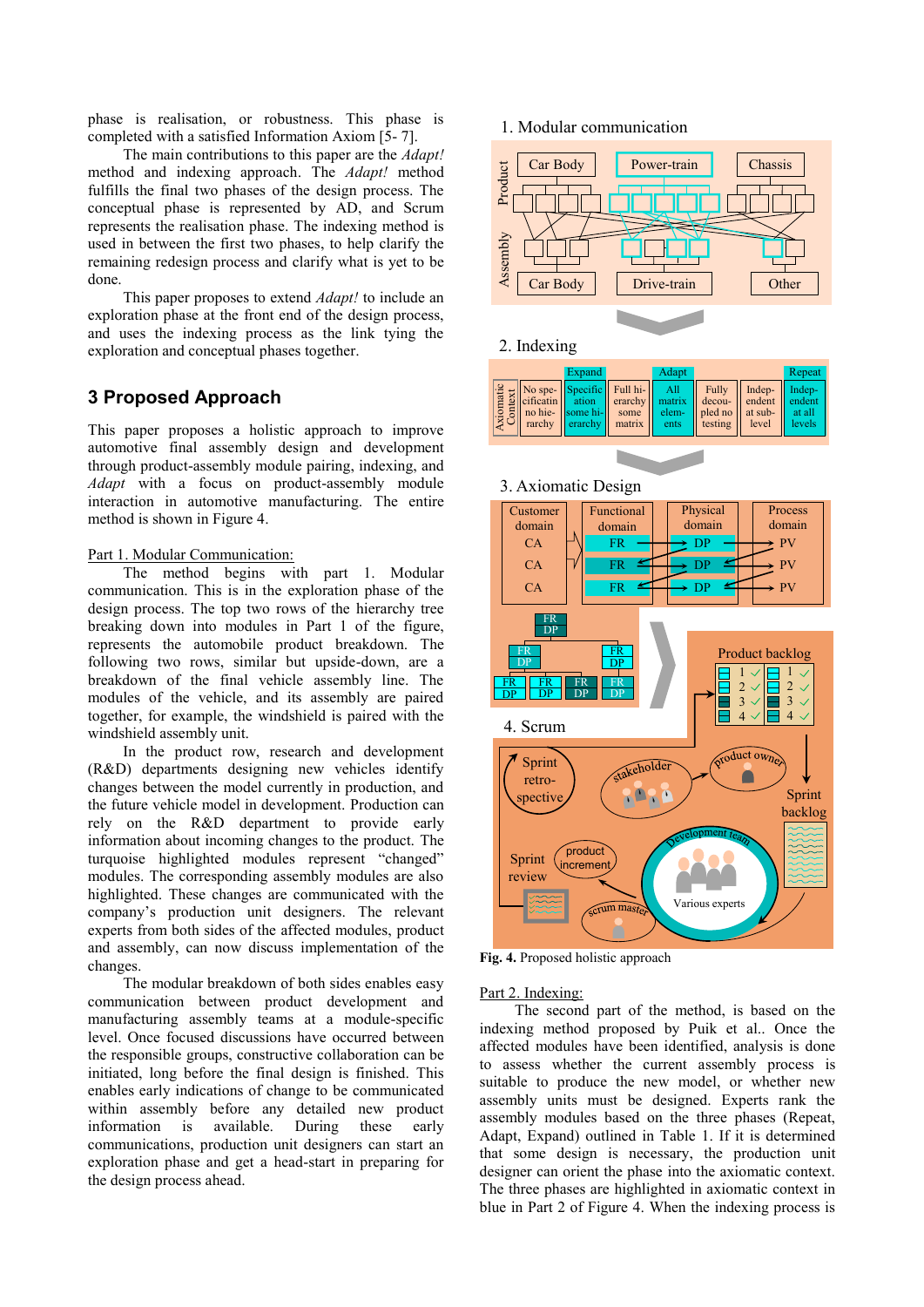complete, this information is used to evaluate the required design and development effort, and time-tomarket for the new model. Now that the axiomatic context is outlined, the remaining AD can be completed. Part 3. Axiomatic Design:

The *Adapt!* method is then implemented to complete the assembly unit design and development. The Independence Axiom of AD is used to further decompose the remainder of the design task. Again, a colour code is used to link the FRs and DPs based on the responsible department. This color coding is demonstrated using the different shades of turquoise in Figure 4. Once the Independence Axiom is satisfied and the final design matrix is complete, a design concept is ready to enter the development phase.

#### Part 4. Scrum:

At this point, the production unit development is a more dynamic and practical effort. In Part 4, the transition to the scrum framework begins. The designer is joined by a team consisting of experts in different fields. The scrum framework supports an agile and selfdirected working group. In *Adapt!*, the transition from AD to scrum takes place using the product backlog. The design parameters are put into the product backlog and once fully defined, enter the sprint backlog. The scrum team uses these defined tasks to complete the development of the production unit.

### **4 Modularity and product-assembly pairing in Industry**

To enable the application of the proposed method for current products and assembly in industry, an analysis of the existing modular situation is necessary. The appropriate pairing of modules is also needed. Once the product and assembly are organised into appropriate subsystems, verification of the method can be accomplished.

A verification case study examines the switch from production of a conventionally powered vehicle to the production of an electric model. This is an example of a maturing power-train technology, identified as a potential disruptor in Figure 1. This disrupting technology is applicable to all automobile makers. To transform the assembly line for the production of the electric models, several modules would be affected, enabling a platform to verify this method using a practical industry case.

To apply the proposed method, the final assembly must first be arranged in a modular fashion and paired with product models. However, in the automotive industry today, existing vehicle assembly methods are typically non-ideally-modular. Based on current industry information and evaluation of existing assembly plants, final assembly is separated based on assembly order, vehicle assembly area, and assembly lines.

A case study at Daimler AG found that the entire final assembly is not organized into modules, however, some modules exist within the current assembly structure. In Figure 5, the assembly modules currently being used today and their appropriately paired product

modules are shown. The modules affected by the change from a conventional drive train to electric are highlighted in turquoise. The next step is to commence communication between the groups responsible for the now turquoise modules. Now, based on the existing modules, the indexing can be performed. Each module shown in Figure 5 must now be assessed for whether it is in design phase is in a state of Expand, Adapt, or Repeat. According to ranking, the by the remaining design and development is to be completed using axiomatic design and scrum.

An added complexity to the modular form is the assembly lines. Assembly lines use fixed conveyor belt technology, and are therefore limited in their flexibility and location. Each module in the assembly must center itself around the conveyor belt. If the conveyor technology is not modular, the entire assembly has limited modularity. Further, the modules presented in Figure 5 do not include the entire vehicle, all its parts, and assembly.



**Fig. 5.** Product and assembly modules

### **5 Discussion**

During the pairing process, it is quickly evident that process in the end of line, typically testing procedures, are doubly paired with the product modules. The product module is connected to its assembly module as well as its testing and/or calibration process module. For the affected modules, all three parties are should to take part in the discussion.